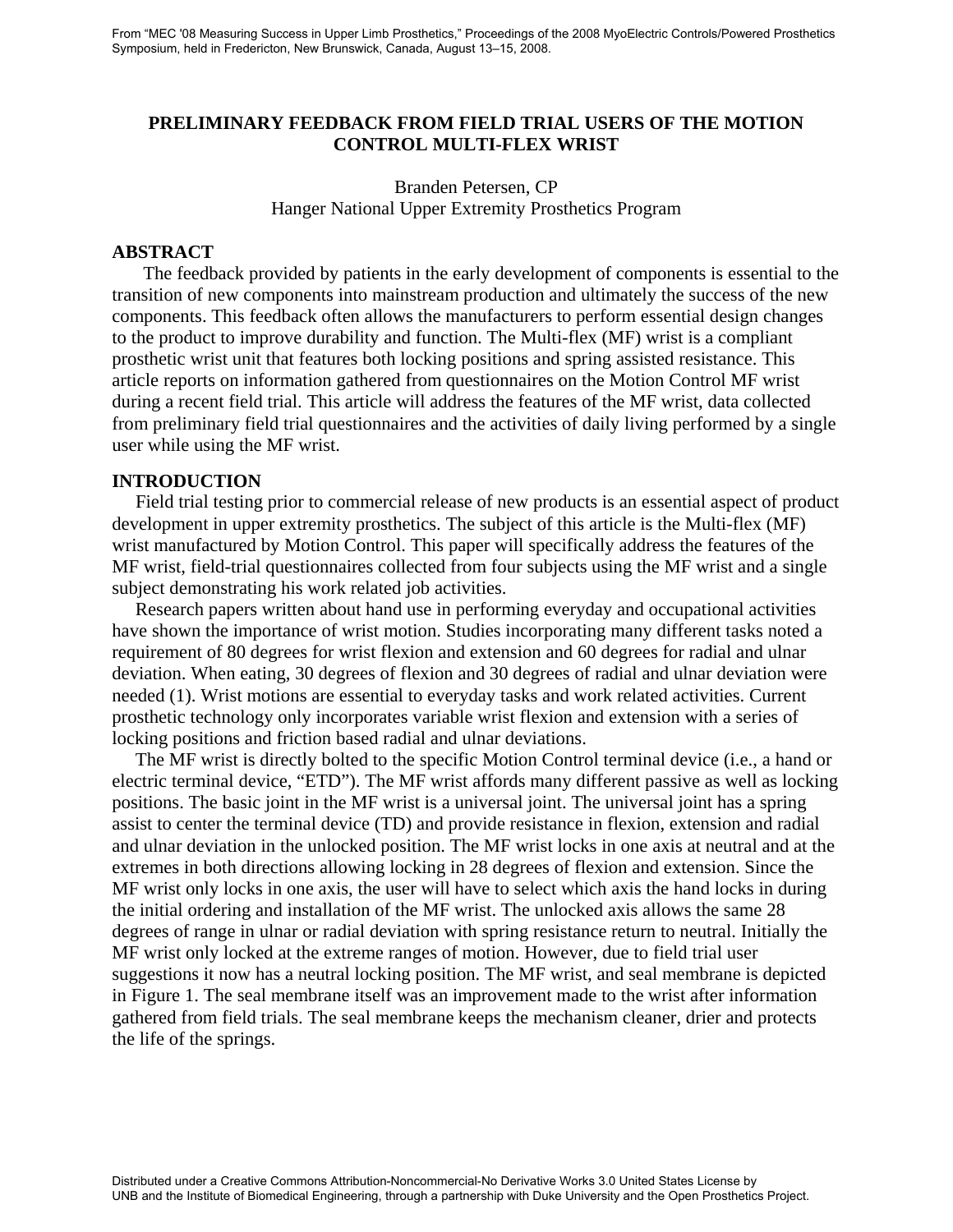From "MEC '08 Measuring Success in Upper Limb Prosthetics," Proceedings of the 2008 MyoElectric Controls/Powered Prosthetics Symposium, held in Fredericton, New Brunswick, Canada, August 13–15, 2008.



Figure 1: Depicts a close up view of a) MF wrist, latch button and lip seals and b) seal. The latch button engages or disengages the locking mechanism. Proximal and distal lip seals were created to allow the donning of a flexible membrane. This membrane minimizes debris, and moisture entering the MF wrist unit.



**Figure 2:** Depicts the overall length using an MF wrist compared to the standard hand and ETD

 The size and weight comparison for the standard hand and ETD compared to terminal devices utilizing a MF wrist are represented in Table 1. The weight differences noted between a hand and an ETD are due to extra spacers necessary to allow full locking at extreme ranges.

| <b>Device</b> | <b>ETD Std</b>    | ETD w/ MF          | Hand Std $(sz 7 \frac{3}{4})$ | Hand w/ MF |
|---------------|-------------------|--------------------|-------------------------------|------------|
| Weight        | $15.2 \text{ oz}$ | 17L<br>.5 oz<br>ر… | 16.9 oz                       | 18.1 oz    |
| Length        | $6\frac{3}{4}$ in | $5/8$ in           | $6 \text{ in}$                | $53/8$ in  |

**Table 1:** Weight differences between the standard hand and ETD, with and without the MF wrist unit.

### **QUESTIONNAIRES**

Upper extremity is a very small patient population; therefore it is often difficult to have large number of field trial participants. Participants for this field trial were selected based on the following criteria: experienced user of an externally powered prosthesis; powered arm is functioning and getting at least 5-10 hours per day use; good communication skills. Although the number of subjects participating is very small, and statistically the data gathered is insignificant, the scope of the information gathered from these field trial users helps guide development and design improvements as well as validates that the design parameters are met.

 The questionnaires were administered via telephone from Motion Control. The telephone calls were administered in this fashion so that the questioning could be open-ended and the caller could explore functional areas that a written form may not be able to gather. The ultimate goal of these field trial questionnaires is to gather field trial user feedback to improve function and durability of the product. Any questions about how the wrist is being used in a specific task could be further explored more easily with a phone call discussion.

 There were a total of four subjects participating in the field trial tests. The average number of month's usage of MF wrist prior to administration of the questionnaire was 7 months. The amputation level, side of amputation, TD using the MF wrist and date the MF wrist was received by the field trial users are represented in Table 2.

|                         | Subject 1        | Subject 2        | Subject 3    | Subject 4    |
|-------------------------|------------------|------------------|--------------|--------------|
| <b>Amputation level</b> | Long Transradial | Long Transradial | Transhumeral | Transhumeral |
| Side of amputation      | Right            | Left             | Right        | Right        |
| <b>Terminal device</b>  | MC hand          | MC ETD           | MC ETD       | MC hand      |
| using MF                |                  |                  |              |              |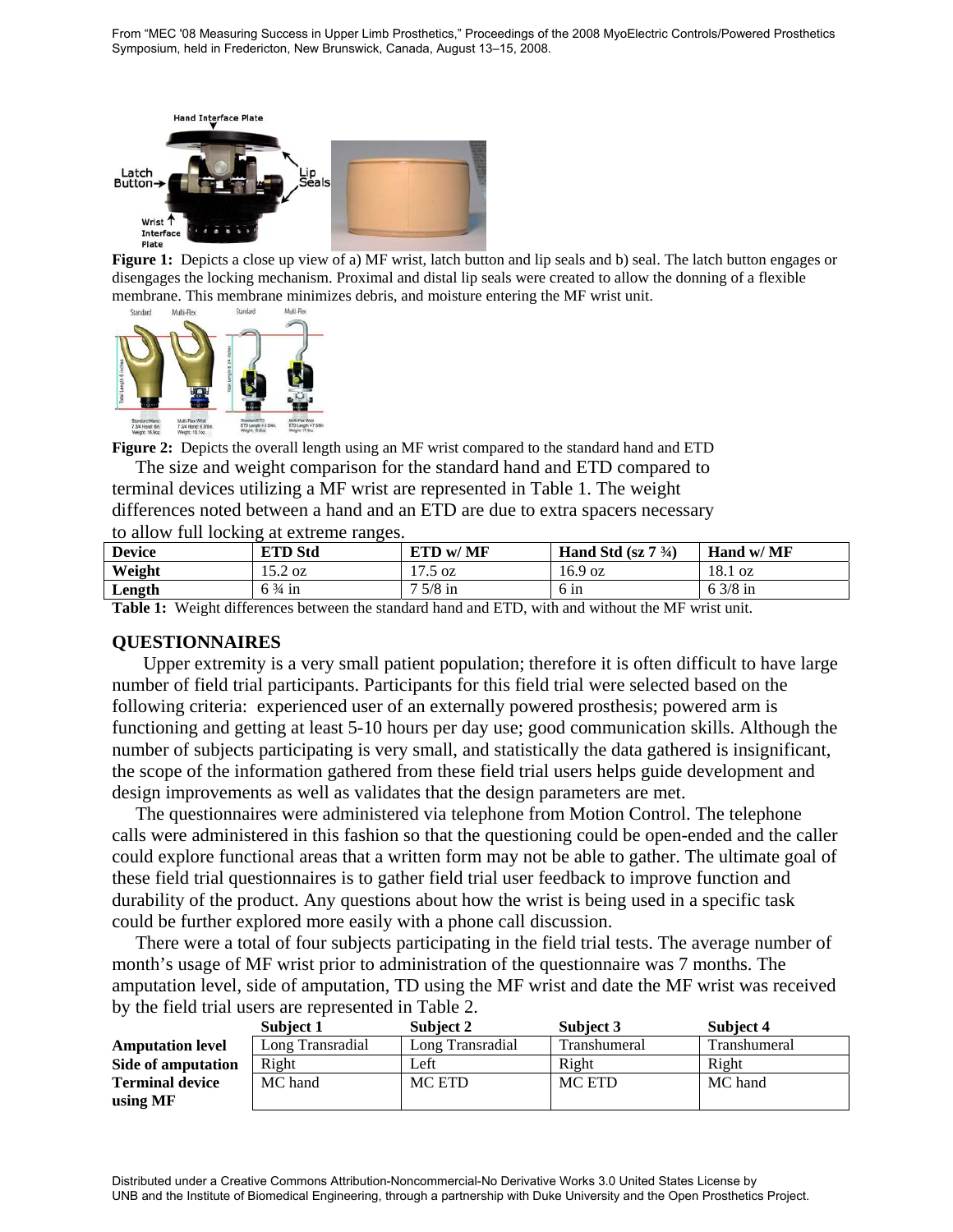From "MEC '08 Measuring Success in Upper Limb Prosthetics," Proceedings of the 2008 MyoElectric Controls/Powered Prosthetics Symposium, held in Fredericton, New Brunswick, Canada, August 13–15, 2008.

| Date received MF                                                  | June 2005 | June 2005 | January 2006 | June 2005 |  |
|-------------------------------------------------------------------|-----------|-----------|--------------|-----------|--|
| <b>Table 2:</b> Information about the MF wrist field trial users. |           |           |              |           |  |

 The subjects were asked to rate themselves on what type of prosthetic user they are. Three of the four subjects classified themselves as heavy duty users, while one identified themselves as medium user of prosthetic devices. The average hours the subjects reported wearing their prosthesis on a work day is approximately 14 hours per day. On a typical non-work day, the average wear time for their prosthesis was around 12 hours.

 The subjects were asked questions relating to the percentage of time they wear the MF TD, percentage of time the MF is unlocked, and percentage of time the MF is locked in flexion or extension, see Table 3. Many of the subjects reported that they prefer to keep the MF in an unlocked position and cited locking the MF wrist only for lifting objects and tool handling. Since the MF wrist utilizes spring assisted return and resistance, many subjects discovered during the field trial usage a desire to have a stronger spring resistance. This suggestion was incorporated in later design improvements. The overall design was improved and simplified to make it easier to replace the springs as well as to install the cover.

|                  | Subject 1       | Subject 2    | Subject 3 | Subject 4 |
|------------------|-----------------|--------------|-----------|-----------|
| What % are you   | 81-100%         | Response not | 81-100%   | 81-100%   |
| wearing MF TD?   |                 | marked       |           |           |
| What % is the MF | 81-100%         | $81 - 100\%$ | 81-100%   | 81-100%   |
| unlocked?        |                 |              |           |           |
| What % is the    | Prefers to keep | $0-20%$      | $0-20%$   | $0-20%$   |
| wrist locked in  | unlocked        |              |           |           |
| flexion or       |                 |              |           |           |
| extension?       |                 |              |           |           |

**Table 3** 

 The subjects were asked to rate the comfort of the prosthesis compared to previous prostheses. This question was formulated with the idea that creating compliancy with in the wrist could minimize the forces transmitted to the socket making the socket more comfortable. Two of the four rated the comfort as "much better", one rated as "better" and the last one rated as "about the same".

 The subjects were asked to rate picking up large objects. Three of the four rated this task as worse utilizing the MF wrist. Since the wrist only locks in one axis and the other remaining axis utilizes spring assisted resistance. Holding large objects causes the MF wrist to ulnar deviate.

 The subjects were asked to rate ease in performance of tasks. All of the subjects reported "much better" in ease of performance of tasks with the MF wrist. The subjects were asked to rate the naturalness of using the prosthesis. All of the subjects responded with "much better" in the naturalness of using the prosthesis. Each subject rated the overall usefulness of the MF wrist as "much better" as well. All of the subjects reported that the MF wrist allows them to use the prosthesis for more activities. All subjects reported that the MF wrist allows for more grasp than stabilizing. Subjects indicated that tasks where the MF wrist seemed more useful were: handling a knife and fork, riding motorcycles, handling farm sprayer joystick controls more comfortably over longer periods, holding materials down, handling lighter objects such as a can of pop, opening doors, handling kids, driving one handed, holding tools in previously difficult to manage positions, rowing a boat, nailing and handling a fishing reel. Subjects used the MF wrist in the flexed position to pick up heavy objects, ride 4-wheelers, work on small parts in the workshop, cut vegetables in the kitchen, put on a scarf and hold stops in place. Subjects reported advantages of the MF wrist to be more natural, more comfortable, easy to orient for stable grasps and requires less adjustment of position. Disadvantages were reported as accidental locking of